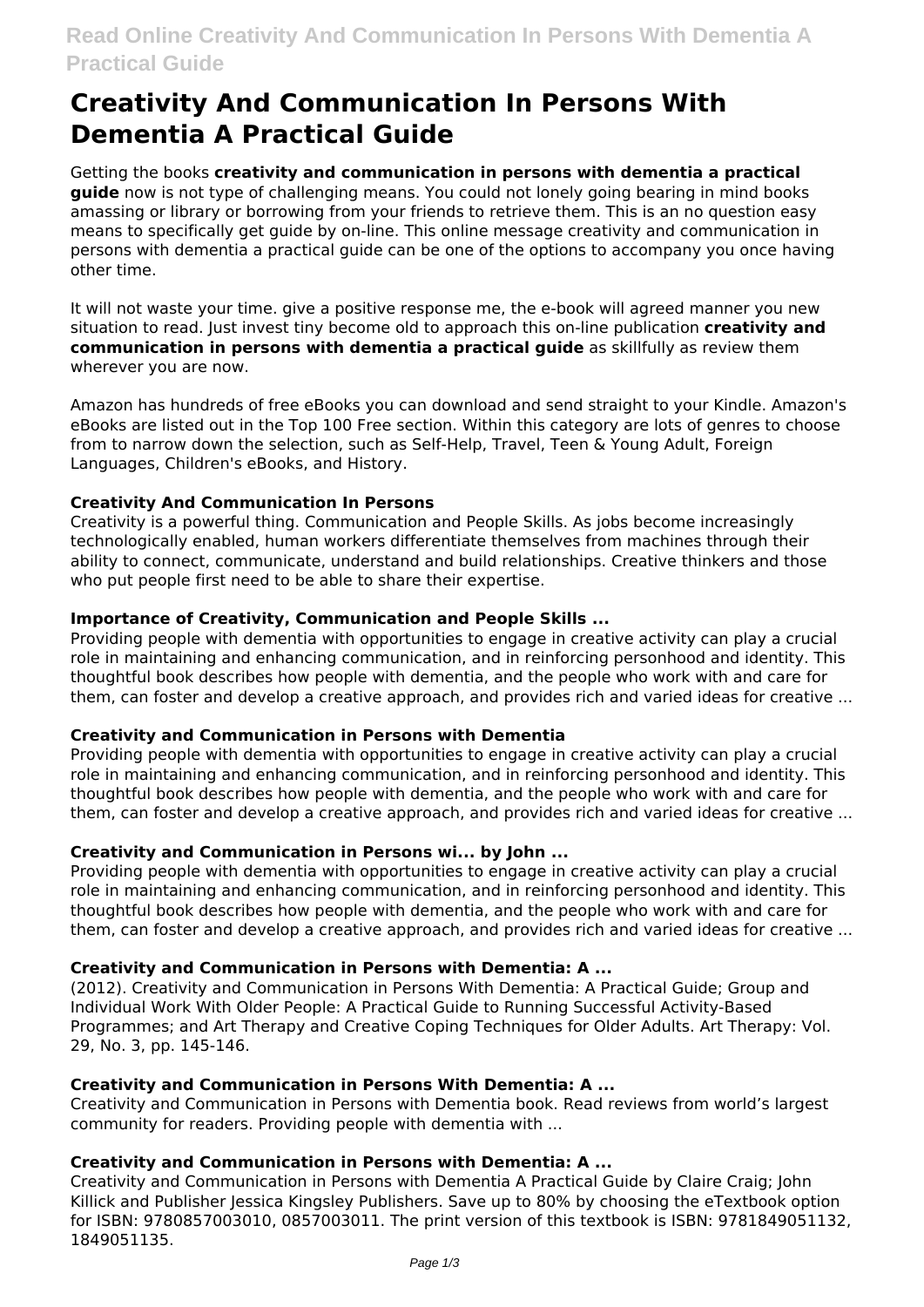## **Creativity and Communication in Persons with Dementia ...**

1. Nurs Stand. 2012 Mar 7;26(27):33. Creativity and Communication in Persons with Dementia - A Practical Guide Killick John Craig Claire Creativity and Communication in Persons with Dementia - A Practical Guide 216pp Jessica Kingsley Publishers 9781849051132 1849051135 [Formula: see text].

## **Creativity and Communication in Persons with Dementia - A ...**

Creativity and Communication in Persons with Dementia – A Practical Guide Creativity and Communication in Persons with Dementia – A Practical Guide 2012-03-13 00:00:00 The authors are experts in their field. John Killick has undertaken pioneering poetry work and is writer in residence for Alzheimer Scotland, while Claire Craig is an occupational therapist and lecturer in the art and design ...

## **Creativity and Communication in Persons with Dementia – A ...**

Creative thinking is the ability to consider something in a new way. Creative thinking includes analysis, open-mindedness, problem-solving, organization, and communication. Many employers value creative thinkers, so consider highlighting your creative thinking skills on your resume and in interviews.

## **Creative Thinking: What Is It? - The Balance Careers**

Abstract: The creative communication aims expression in an original manner and facilitates better understanding of the message. A creative community primarily means to think creatively. Whether it is in relationships with colleagues or in family contexts, the quality of communication with others depends on the quality of thought.

## **The Creative Communication - Global Education Magazine**

Providing people with dementia with opportunities to engage in creative activity can play a crucial role in maintaining and enhancing communication, and in reinforcing personhood and identity. This thoughtful book describes how people with dementia, and the people who work with and care for them, can foster and develop a creative approach, and provides rich and varied ideas for creative ...

## **Killick and Craig (2011) Creativity and Communication in ...**

Another advantage for using the Six Hats of creative communication model is based on the fact that different people are influenced by different kinds of communication. Some are deeply affected by emotion, while others are more susceptive to logical reasoning, and a third group may need a fair amount of objective information in order to make their own judgment.

## **The Six Thinking Hats of Creative Communication ...**

Much of the purposes of workplaces are solved by appropriate creativity; creativity in decision making, creativity in innovating ideas, creativity in delivering ideas before others and many more. Creative thinking is intricately tied to the most influential role of communication which reacts just like an agent for an impulsive innovation.

# **Role of Creative Thinking as an Imperative Tool in ...**

Get this from a library! Creativity and communication in persons with dementia : a practical guide. [John Killick; Claire Craig] -- "Providing people with dementia with opportunities to engage in creative activity can play a crucial role in maintaining and enhancing communication, and in reinforcing personhood and identity. This ...

## **Creativity and communication in persons with dementia : a ...**

Get this from a library! Creativity and Communication in Persons with Dementia : a Practical Guide.. [John Killick; Claire Craig] -- Providing people with dementia with opportunities to engage in creative activity can play a crucial role in maintaining and enhancing communication, and in reinforcing personhood and identity. This ...

## **Creativity and Communication in Persons with Dementia : a ...**

Defining Creativity and Groups Creativity can be viewed as a sequence of behaviors that are multidimensional in nature. It is the development of an original idea that serves some purpose or need or is influential. Groups consist of two or more people who share some common sense of purpose and are in a position to